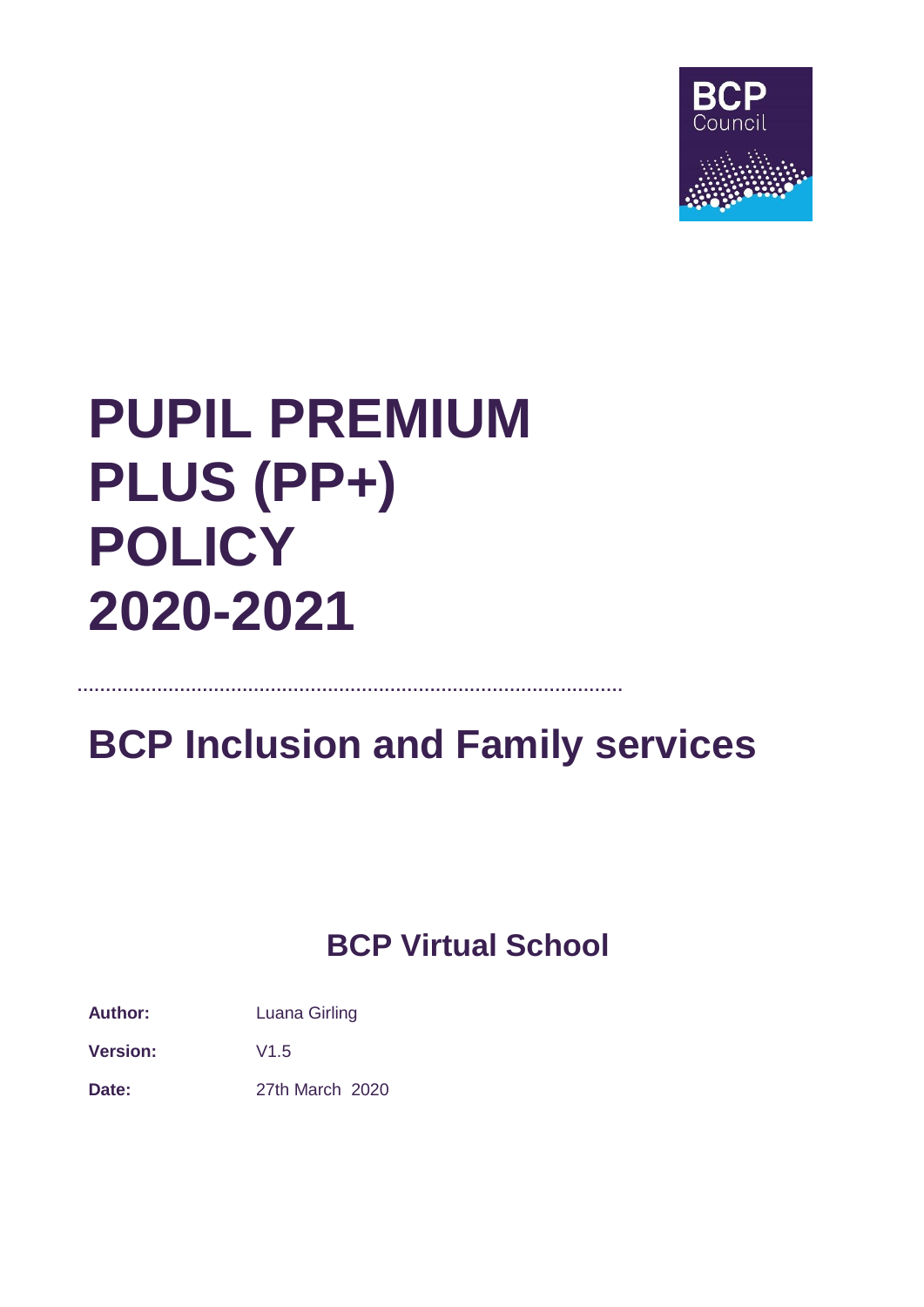#### **1. INTRODUCTION**

1.1 The Local Authority has a statutory duty to appoint someone (called the Virtual School Headteacher) who holds the responsibility for promoting the educational achievement of children in care. This includes 'maintaining accurate and up-to-date information about how Looked After Children (LAC) are progressing at school and taking urgent and individual action when they are not achieving well'.

1.2 The 'Pupil Premium 2020-2021 Conditions of Grant' document informs us that school age LAC attract a Pupil Premium plus (PP+) grant of £2345. For early years the amount is £302.10 per year.

1.3 'Promoting the education of LAC and Previously Looked After Children (PLAC) statutory guidance for local authorities<sup>1</sup> dated February 2018 gives clarity on how this grant should be managed and the accountability measures required.

1.4 From September 2018 the duty included promoting the educational achievement of previously looked after children PLAC<sup>2</sup> in their area by providing information and advice to:

- any person that has parental responsibility for the child;
- providers of funded early years education, designated teachers for previously looked after children in maintained schools, academies, and other educational establishments
- any other person the authority considers appropriate for promoting the educational achievement of relevant children

1.5 In Bournemouth, Christchurch and Poole the Virtual School do not use the terms Looked after Children (LAC) or previously Looked after Children (PLAC). Instead we use Children in Care (CIC) and Young People with Care experience (YPCE).

#### **2. RESPONSIBILITY AND ACCOUNTABILITY**

1

2.1 The Virtual School is responsible and accountable for:

- making sure that there is a system to track and monitor the attainment and achievement of Children in Care<sup>3</sup>
- ensuring that all Children in Care have a robust and effective personal education plan (PEP) with access to appropriate support, including personal tuition where appropriate

 $<sup>1</sup>$  Promoting the education of looked-after and previously looked-after children (February 2018)</sup>

 $2$  Previously looked after children are those who are no longer looked after by a local authority in England and Wales (as defined by the Children Act 1989 or Part 6 of the Social Services and Well-being (Wales) Act 2014) because they are the subject of an adoption, special guardianship or child arrangements order; and were adopted from 'state care' outside England and Wales. 'State care' is care provided by a public authority, a religious organisation, or any other organisation whose sole or main purpose is to benefit society. This may/may not always include those who spend a period in care and then return home depending on the individual circumstances.

 $3$  Any educational establishments who receives a pupil premium grant for a previously look after child is responsible for monitoring and tracking the attainment and achievement of PLAC outlined in $<sup>1</sup>$ .</sup>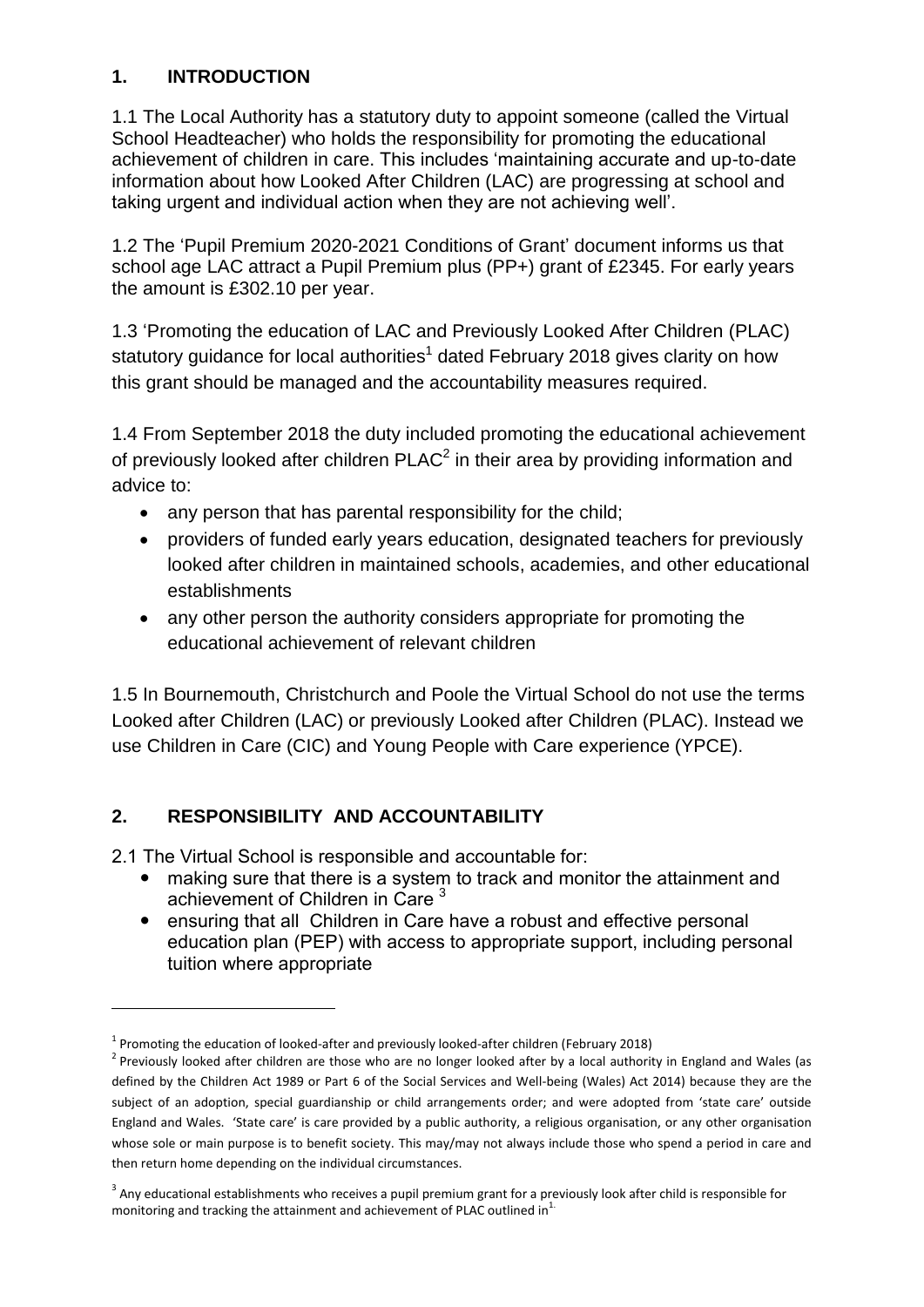championing the educational needs of Children in Care across the authority and those placed out-of-authority

2.2 In Bournemouth, Christchurch and Poole (BCP) the PP+ grant is managed by the Virtual School Head (VSH) and used to improve educational outcomes for Children in Care. It is expected that schools and early years providers will use the funding to address pupils identified needs as detailed in section 6 of this guidance.

2.3 All expenditure of the PP+ grant is scrutinised annually by the Corporate Parenting board and the report is published for transparency purposes. The distribution of spend is also reported to Children's' Overview and Scrutiny board.

2.4 Schools who have Children in Care from other Local Authorities on their roll must contact the Virtual School of the relevant authority to request information on their policy for allocation of PP+. The name and contact details of other Virtual Schools can be requested from the BCP Virtual School team.

2.5 Schools and settings have a responsibility to engage with support and training offered by the Virtual School to ensure their Designated Teacher is best placed to serve the needs of all Children in Care. Attendance at networks will be monitored and any non attendance is discussed with schools as appropriate.

2.6 The Virtual School will support Schools by offering training to all Governance/Trust Boards alongside a pro forma for the purposes of annual reporting to the Governance Board.

2.7 The Virtual School reserves the right to withhold funding allocations to schools if the conditions stipulated in section 4 are not met. However, support for schools will be provided to ensure this is minimised. Any school whose funding has been withheld can challenge the decision by contacting the VSH. Any withheld funding subsequently released would be paid retrospectively in the following termly allocation payment.

#### **3. ARRANGEMENTS FOR CENTRALLY RETAINED FUNDS**

3.1 The Virtual School retains £345 of the annual £2345 grant for each looked after child and it is used to improve outcomes for all Children in Care to BCP, including those placed outside of BCP. Pupil outcomes and impact of the centrally retained funding is reported to the Corporate Parenting working group every January.

3.2 Expenditure of the centrally retained funds is planned strategically by the Virtual School team and monitored by the central finance team for compliance with the conditions of grant.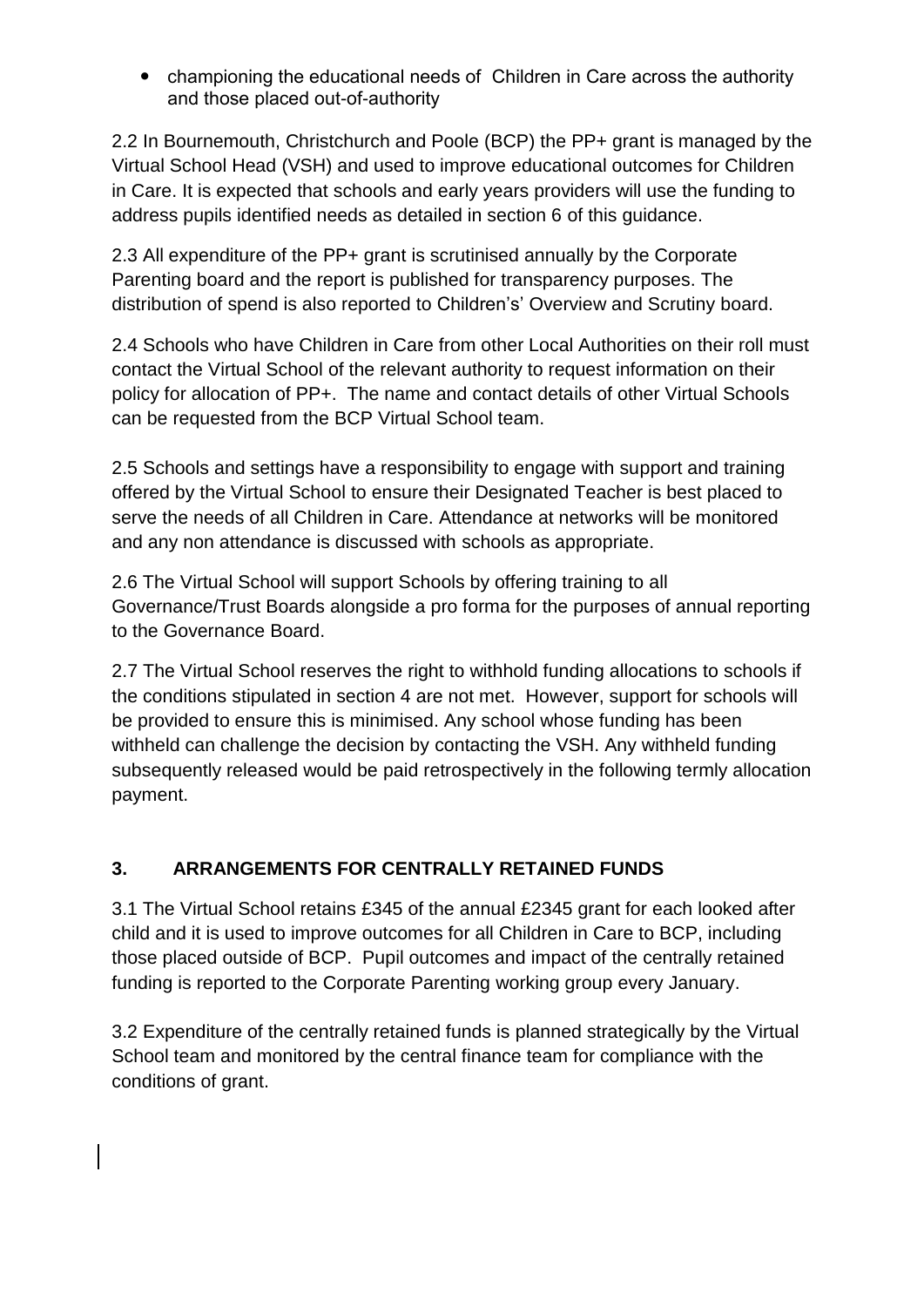#### **4. ALLOCATION OF FUNDING TO SCHOOLS**

4.1 During 2020-2021, PP+ funding for school age Children in Care will continue to be allocated on a termly basis in order to follow children who move schools during this period. Allocation will be based on what has actually been spent by schools termly up to a maximum of £2000 per year. Planned and actual spend amounts must be noted in the PEPs termly with clearly identified, costed interventions linked to the targets set.

4.2 Pupil premium will only be allocated for pupils who have been in care for at least 4 weeks continuously at the published termly allocation date. This is to reduce the risk of overspend through allocation to pupils who are looked after for brief periods.

4.3 Allocation will be subject to the termly completion and submission of high quality PEPs that include; clarity on how the previous terms allocation had been spent (demonstrating outcomes/impact), and a costed plan for use of the future terms allocation (including intended outcomes/impact). The Virtual School Education Officer (VSEO) allocated to that pupil will attend PEPs as appropriate and proportionately according to need. PEPs may also take place via telephone / video conference. Allocation is also subject to the submission of any termly data collections requested by the Virtual School for progress. Attendance data and end of KS results are collected on our behalf by Welfare Call and all schools are required to supply this data to them. See section 6 for more details on PEPs.

4.4 The maximum pupil premium allocation for each looked after child will be up to up to £2000 annually paid termly subject to the conditions identified in 4.3.

4.5 PP+ funding will not be allocated to schools funded by the LA offering highly specialist provision. Appropriate provision for achieving the highest educational outcomes for these Children in Care will be stipulated at the point of commissioning a contract for placement.

#### **5. ALLOCATION OF FUNDING TO EARLY YEARS SETTINGS**

5.1 The BCP Virtual school does not hold funding for Early Years settings. Both policy and payment procedures of Early Years PP+ are paid within the free early education entitlement payments to settings managed by the Early Years support teams. Please contact them for further information.

5.2 Some children in early years settings are placed with carers who are not eligible for the full 30 hours free early education entitlement. This is usually due to the carer's inability to undertake any other 'paid work' as their main occupation is that of being a carer, often for more than one child. In these circumstances the Virtual School would consider awarding funding to the setting for extra hours that would benefit the child's education and to enable the child to be more 'school ready'. This would not apply if the extra hour's sole purpose was to increase childcare.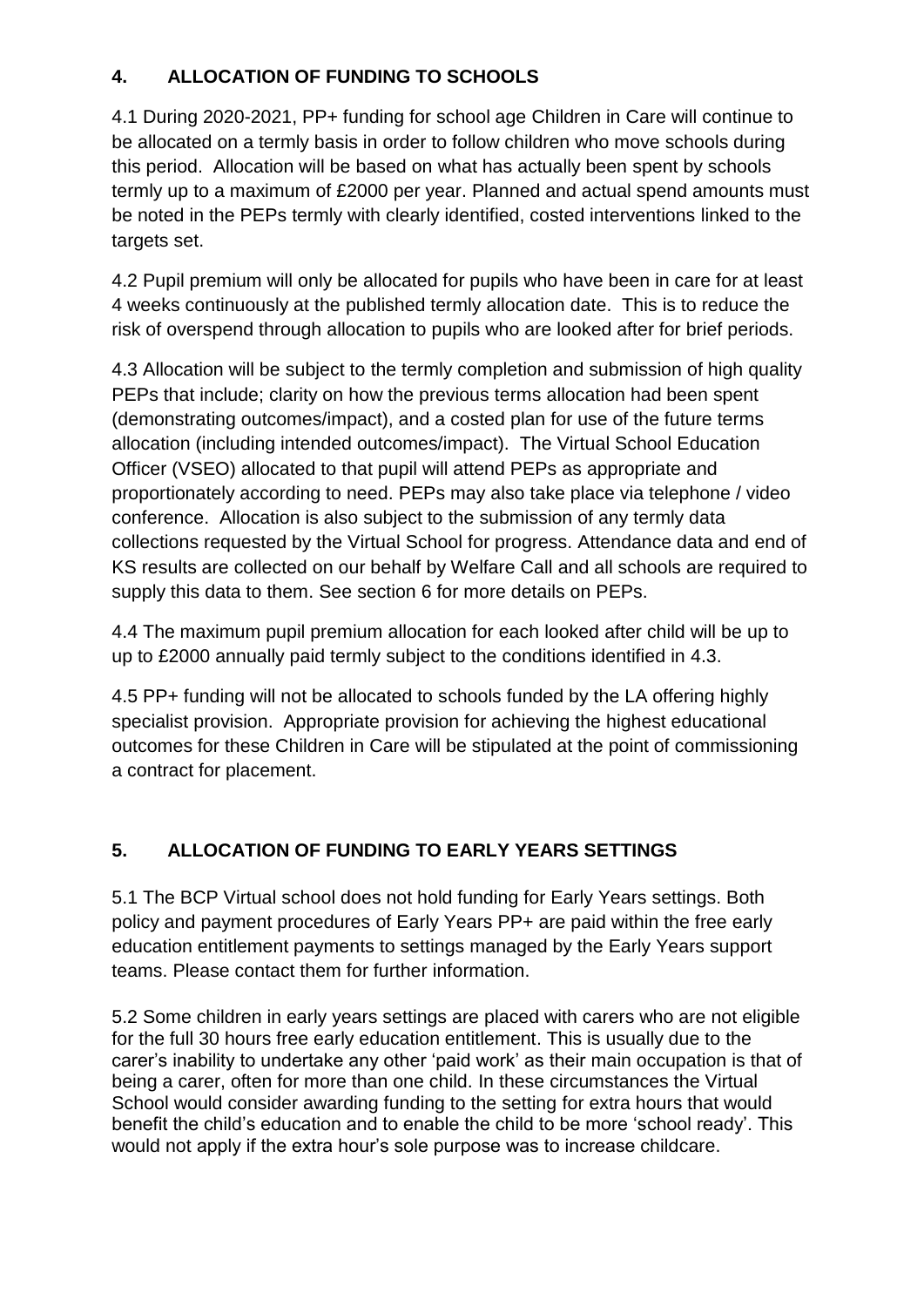Some of the following criteria would also need to apply:

- The child must be due to start school in the forthcoming September
- The child is behind their peers educationally within the EYFS framework
- The child would benefit from additional hours to support their learning and development.
- Additional hours would support the child's daily routine to be school ready

5.3 The need for an allocation of funding would be agreed by all parties during the child's termly PEP meeting and detailed within the completed PEP. Funding would be approved by the Virtual School during the weekly QA process. Once approved a purchase order will be issued by the Virtual School to enable to setting to invoice for the funds. Any unspent funds may be subject to reclaim should the child move settings.

#### **6. PEPS AS A REQUIREMENT FOR ACCESSING FUNDING**

6.1 PEPs are the primary monitoring system to provide the Virtual school with an oversight of all Children and Young People's educational plans. The PEP is mandatory and a shared multi-agency document crucial to the educational planning of CIC. Termly monitoring during the PEP meetings by the VSEO team provides the data to enable the Virtual School Leadership team to retain oversight of all pupils' attainment and achievement addressing any issues across all agencies involved with that pupil. Additional PEPs may be required if pupils move between schools in year or when a pupil first comes into care or where there is another compelling need. All PEP associated documentation (both pre PEP and post PEP) should be completed in full.

6.2 For school age (yr R to yr 11):

The PP+ funding is provided to meet the additional needs identified in the PEP with  $SMARKT<sup>4</sup>$  targets for improvement, underpinned by intervention and support which is well-targeted and has been agreed with the VSEO that is responsible for that pupil in either the PEP documentation or by email.

The Virtual School will no longer organise and fund interventions for any pupil 'on roll' in a school. All interventions for pupils 'on roll' in a school will be organised and funded by the 'on roll' school. This will include tuition provided by third party organisations. The aim to ensure that the holistic overview of a pupils education is retained by the 'on roll' school thereby giving full autonomy to the school to put into place any interventions agreed with the VSEO during the PEP process or via email communication.

The Virtual school will use retained funds for any pupils 'not on roll' and will use the funds to support any educational activities deemed necessary.

**.** 

<sup>4</sup> SMART - Specific, Measurable, Achievable, Relevant, Time-bound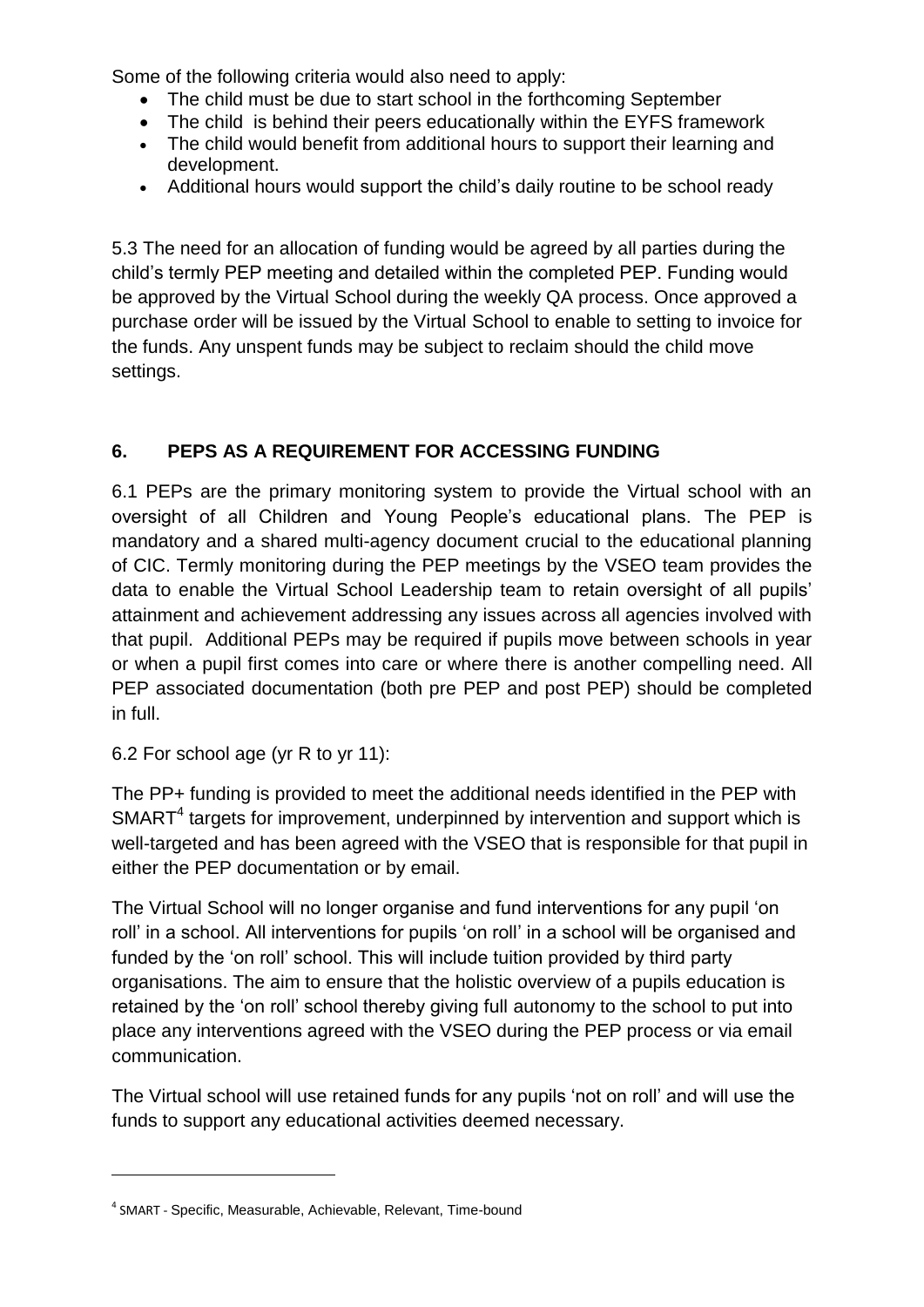- 6.2.1 These needs can include the following areas:
	- Academic attainment or achievement
	- Attendance
	- Wider achievement e.g. in an area in which the pupil is gifted and talented
	- Inclusion (reducing exclusion from the curriculum)
	- Social Skills
	- Transition to the next phase of education
	- Emotional wellbeing such as those needs arising from the effects of attachment or childhood trauma upon learning
	- Alternative provision provided as part of a reduced timetable

6.2.2 These needs do not include the following areas:

- Purchase of uniform, PE kit / trainers
- Purchase of laptops or similar devices
- Any interventions or support that is part of the Universal offer for all pupils
- Contributions to school curriculum trips or for the cost of residential trips

However, the needs in 6.2.2 may be considered for approval dependant on the pupil's circumstance. For example, if funding is not required for any of the needs in 6.2.1 then a discussion with the VSEO needs to take place before any spend within 6.2.2 is agreed with the Pupil, Social Worker or Carer.

#### **7. SCHOOL AGE PUPILS WHO ENTER/EXIT CARE MID FINANCIAL YEAR**

7.1 The Department for Education (DfE) allocates PP+ to the Virtual School during the period April 2020 to March 2021 as a provisional amount of £2345 per child looked after for at least one day, as recorded in the March 2019 children looked after data return (SSDA903), and aged 4 to 15 at 31 August 2019. The DfE updates and finalises this allocation in December 2020, based on the number of children looked after for at least one day during the year ending March 2020, as recorded in the March 2020 children looked after data return (SSDA903), and aged 4 to 15 at 31 August 2019. It is the responsibility of all Virtual schools to set their own policy with regard to allocation criteria. For BCP this criterion is as stated in section 4.

7.2 If a pupil comes into care outside these parameters the Virtual School will not be allocated any 'PP+' grant for the pupil in that financial year however, schools will still be allocated funding in line with section 4 of this policy.

7.3 If a pupil whose school is in receipt of PP+ enters and /exits care outside these parameters the Virtual Schools allocation of PP+ grant for that pupil may be affected.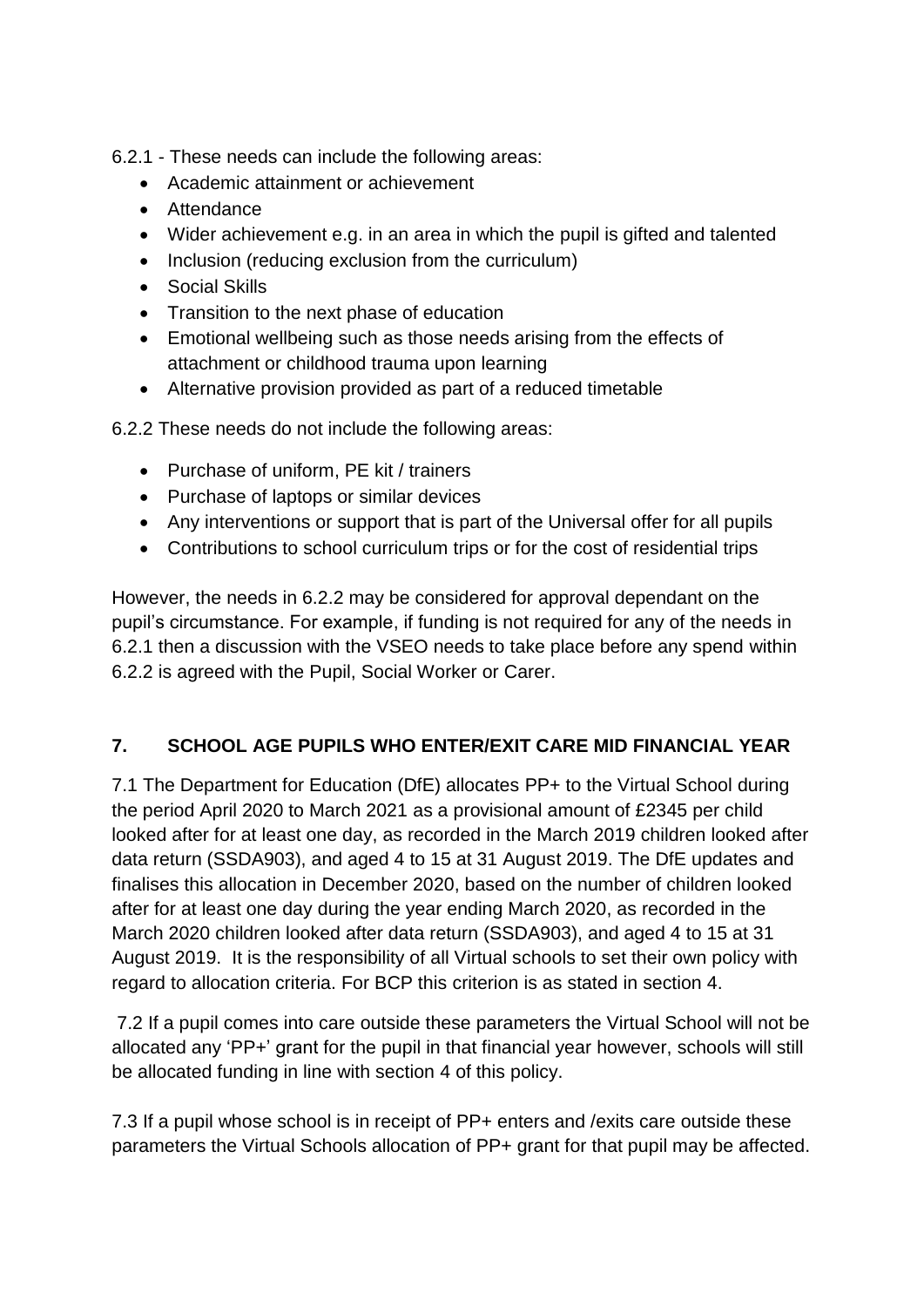7.4 Continuation of any termly PP+ payments to schools in line with section 4, for pupils who have exited care can only be made in liaison with and the full agreement of those responsible adults with parental responsibility subject to sections 2.5 and section 4.

7.5 No payments will be made for any pupils who were previously a Child in Care where the pupil is eligible for the schools own allocation of Pupil Premium funding under the government published criteria. However, additional funding requests will be considered for any pupil whose continued support is unable to be funded from other sources. For example, this might be where a pupil's 'left care' date falls between school census dates therefore school funding cannot be accessed.

#### **8. ARRANGEMENTS FOR ADDITIONAL (IN YEAR) FUNDING REQUESTS AND TRAINSITION**

8.1 Additional in year funding for pupils can be applied for in exceptional circumstances. The Virtual School can provide an application form for schools to complete. This must be submitted to the Virtual School by email with any supporting evidence. No applications will be approved if there is evidence of unspent allocated PP+ or that other sources of funding have not been exhausted. All applications must include clearly identified impact measures and review timescales.

8.2 Starting school and transition to a new school between key stages can be a difficult period for Children in Care and an additional 'transition' payment is available to be applied for subject to a high-quality personalised transition plan being in place with detailed costings. The transition plan will need to be included within the documentation for the Summer term PEP meeting attended by all educational establishments when a pupil is due to change provision. This should clearly identify what is being put in place to meet the normal arrangements expected of a provision. Any additional funds approved will be included within the Summer termly payment for the 'outgoing provider' and the Autumn termly payment for the 'incoming provider'. There is no provision for a transition payment to early years settings for children starting school. For those children moving schools within key stage the option to apply for additional funds immediately prior to entry / upon entry to help with settling or continuation of interventions from the previous school can be discussed with the VSEO.

8.3 The Virtual School cannot guarantee to pay the full cost of a key stage transition plan but all requests for transition funding made via the Summer term PEP will be carefully considered for all providers involved. The plan will need to have been fully supported by the Virtual School officer present at the PEP meeting before any expenditure is made.

8.4 The Virtual School will consider any proposal to use PP+ funds to direct pupils off-site for short term interventions as part of a joint-funding arrangement. Such interventions may reasonably be requested when there is clear evidence that a change in provision will be of benefit to the pupil. They must be time-limited and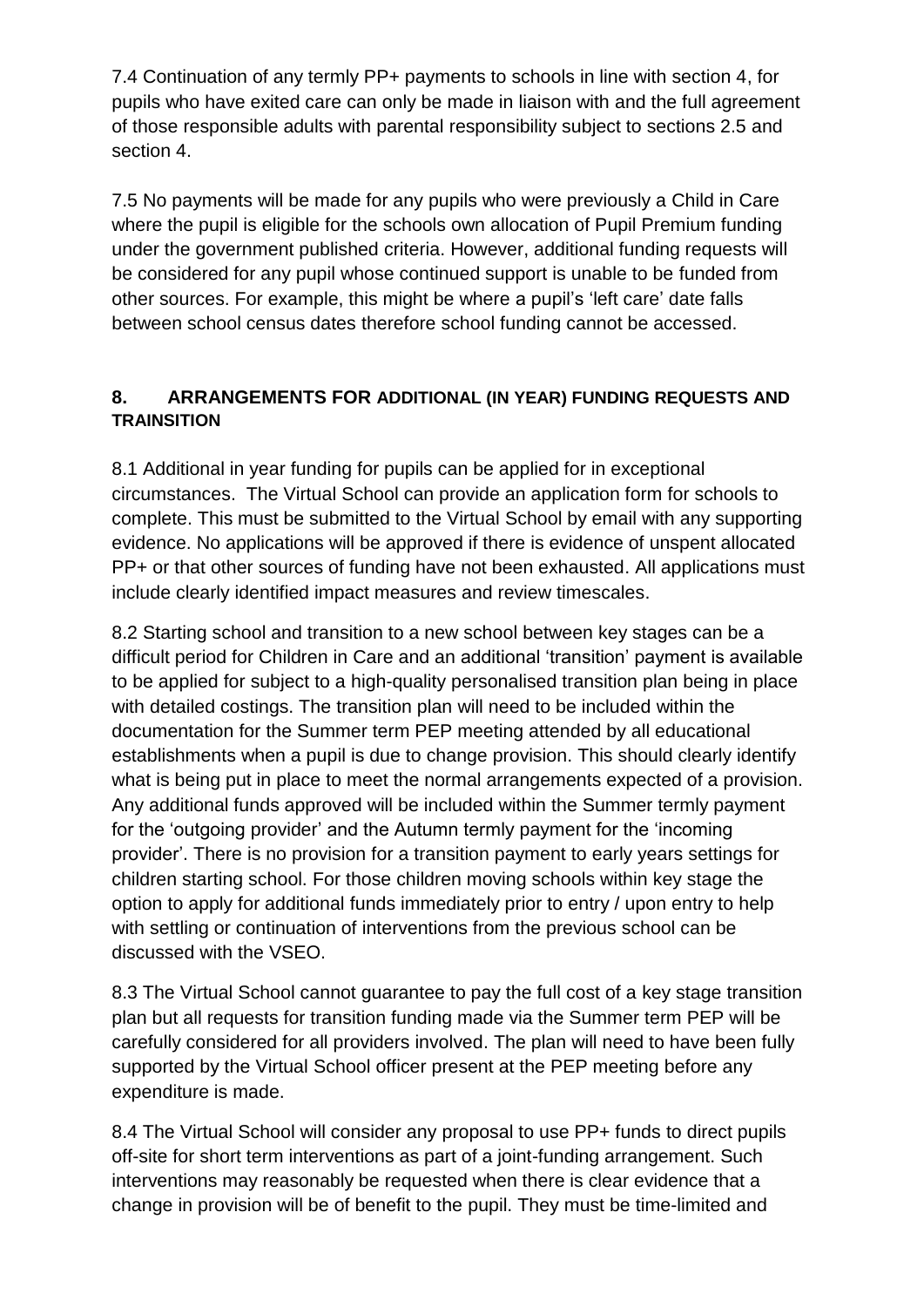accompanied by a clear exit strategy that culminates in a successful reintegration. Schools will retain responsibility for safeguarding and quality assuring any off-site provision in accordance with the statutory guidance around the use of the B-code.

8.5 Where a school wishes to reduce a pupil's time in class by either instituting a part-time timetable or a bespoke provision, it may apply to the Virtual School for financial support in sourcing a suitable package. As with 8.4, any reduced provision must be time-limited, with clear objectives and time scales pertaining to a successful return to full-time education. The Virtual School provides a reintegration planning tool which should be used to track and monitor any short-term Alternative Provision arrangements.

8.6 In the event that a pupil receives a Permanent Exclusion, it remains the Local Authorities responsibility to arrange for a suitable full-time education from the sixth day of any such period. As per the statutory guidance on exclusions, the Virtual School will, wherever possible, consider any applications for financial support that enable suitable education to be in place before the sixth day.

8.7 In all cases, it is expected that schools demonstrate how their existing PP+ allocation has been utilised to mitigate any risks of exclusion before any additional funding is applied for.

#### **9. QUALITY ASSURANCE OF PEPS**

9.1 The Virtual School Leadership team will carry out regular QA checks of all completed PEPs. This includes the grading of both quality and quantity and looking at good practice than can be shared or any learning recommendations that could be made. The results of this activity will be shared with Schools on a 1 to1 basis or at termly networks as appropriate.

9.2 On a termly basis all PP+ expenditure will be monitored for patterns and trends in either good practice or learning recommendations. The monitoring of impact made will also be looked at for identification of potential case studies.

#### **10. FORMS TO APPLY FOR ADDITIONAL FUNDING**

10.1 Form A can to be used for all maintained schools and academies who are eligible to be allocated termly PP+ funding.

#### **11. EXCEPTIONAL CIRCUMSTANCES**

11.1 The Virtual School Head can at any time, under exceptional circumstances, take actions / use PP+ funds outside the requirements of this policy to meet the immediate or urgent needs of the pupil/s.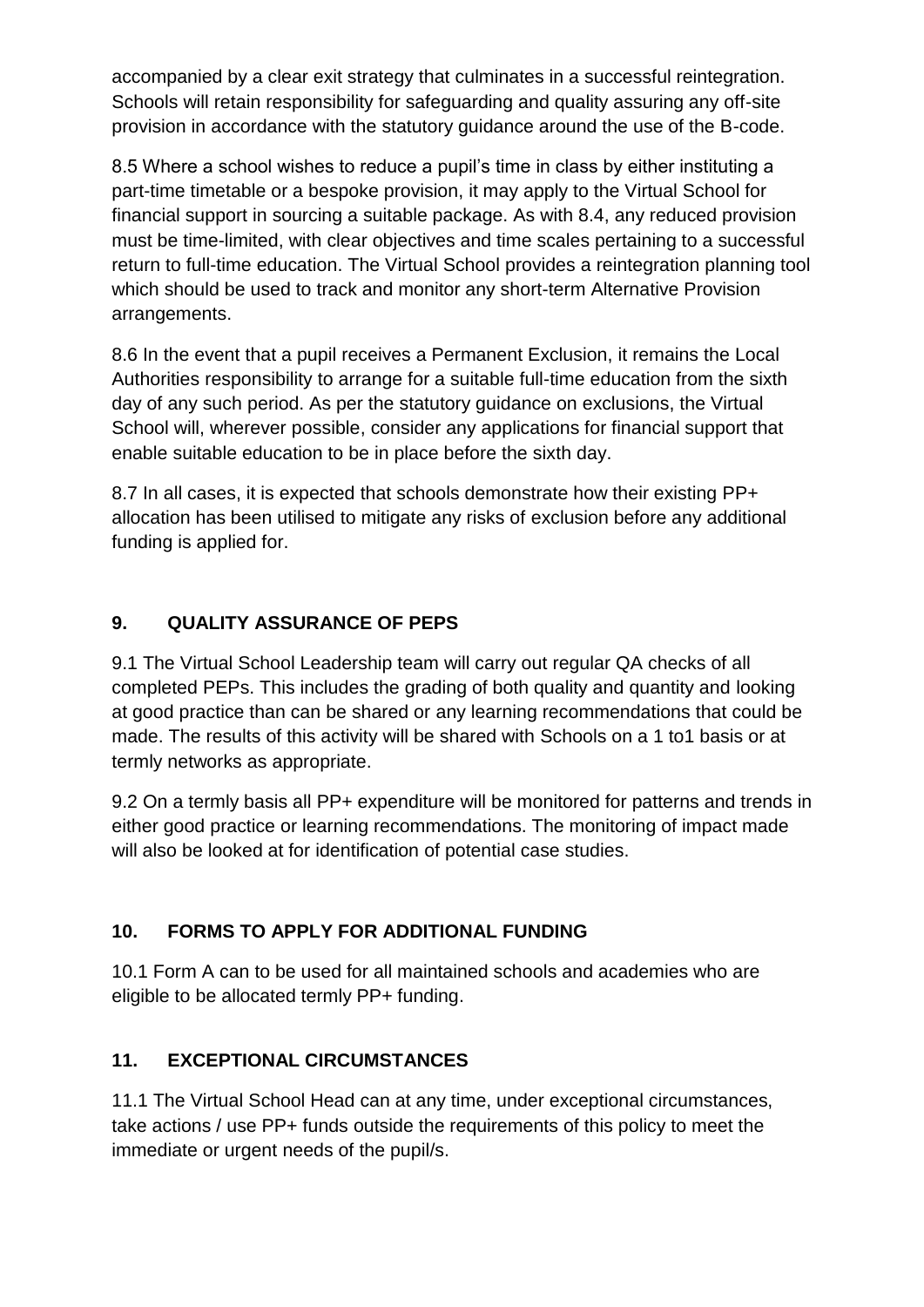#### Form A - **REQUEST FOR ADDITIONAL FUNDING TO SUPPORT THE HIGHER-LEVEL NEEDS OF A LOOKED AFTER CHILD OR YOUNG PERSON**

| Name of school or academy                                                    |  |
|------------------------------------------------------------------------------|--|
| Date of application                                                          |  |
| Name of Designated<br>Teacher for CIC                                        |  |
| Name of Child in Care                                                        |  |
| Date of last PEP                                                             |  |
| EHCP details (date of<br><b>EHCP</b> or most recent<br>review) if applicable |  |
| Pupil Premium received to<br>date (this academic year<br>only)               |  |
| Please give a breakdown of<br>how this money has been<br>used:               |  |
| Outcomes achieved:                                                           |  |
| Amount being requested:                                                      |  |
| What do you plan to spend<br>the additional funds on?                        |  |